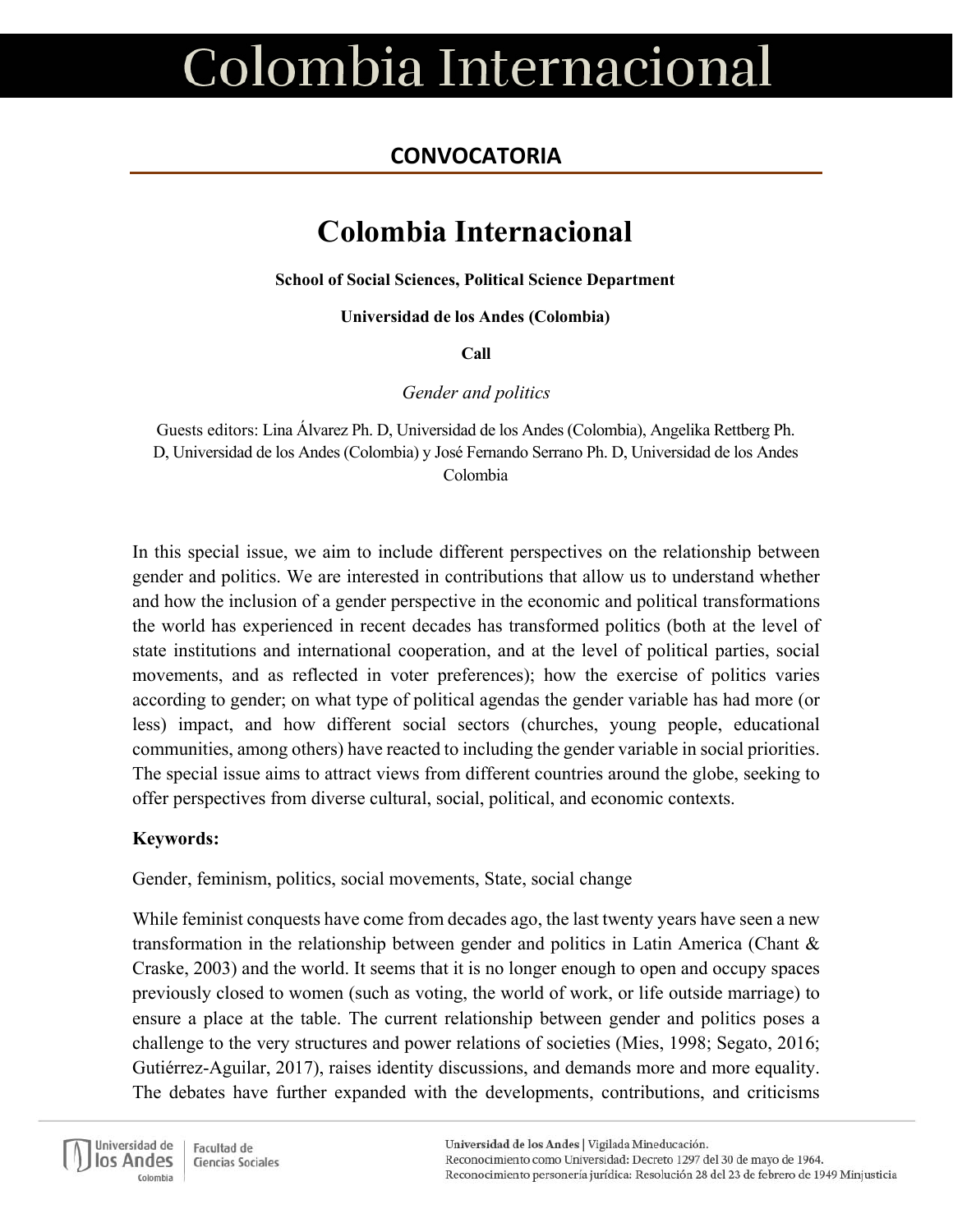### **CONVOCATORIA**

made by movements that question gender and sexuality norms and that pose challenges to traditional understandings of politics, power and how it is or should be exercised (Curiel Pichardo, 2010; Encarnación, 2011; Namaste, 2012; Pecheny & Dehesa, 2011; Richardson & Monro, 2013; Serrano-Amaya et al., 2020). Obviously, this is not a harmonious process. On the contrary, the process has been marked by confrontations, harsh discussions, and conservative reactions (Corrêa, 2018; David & Roman, 2018). The spaces in which these transformations occur are institutional, cultural, economic, and social.

The three people who promote this call for proposals have worked on gender from different angles. Lina Álvarez has studied decolonial thinking and feminisms of the Global South, aiming to find alternatives to State-centered politics and growth economics. She currently coordinates the gender committee of the Faculty of Social Sciences at the Universidad de Los Andes. Angelika Rettberg is an expert on issues of armed conflict and peacebuilding. As part of her work as co-director of the Gender, Justice, and Security Hub at the London School of Economics, she has increasingly adopted a gender perspective to understand the differential experiences of women in war and peacebuilding. José Fernando Serrano has researched LGBTQI+ social mobilizations, their role in peacebuilding, and the State's response to their demands through specific public policies. In this special issue, they joined forces to analyze the new stage of the relationship between gender and politics.

#### **Theoretical framework:**

The growing and sustained work of feminisms has questioned and transformed the forms of politics. This is manifest, in part, in gaining spaces in the State and the participation of women in state structures and institutions. Similarly, in the emergence and growing visibility of movements that build alternative forms of politics in non-State scenarios, beyond and against the State, as shown by decolonial feminism (Segato, 2018; Lugones, 2016), community feminism (Gutiérrez-Aguilar, 2017; Paredes & Comunidad mujeres creando comunidad, 2014; Tzul, 2019), and ecofeminism (Merchant; Shiva, 1988; Mies, 1998), and, in part, in the irruption in partisan politics of discourses coming from social movements that had historically focused on working at the territorial level with grassroots organizations. The subject is complex, and feminisms are always plural. In this way, topics that were formerly excluded from the political debate or had a peripheral place in it but have been part of the feminist agendas for many years (e.g., gender quotas, inequality in the remuneration of care work, or environmental issues), begin to gain strength in the public sphere. Whether out of conviction, persuasion, or convenience, political actors take gender variables into account and adapt to them like never before. Hence, it is possible to affirm that politics is no longer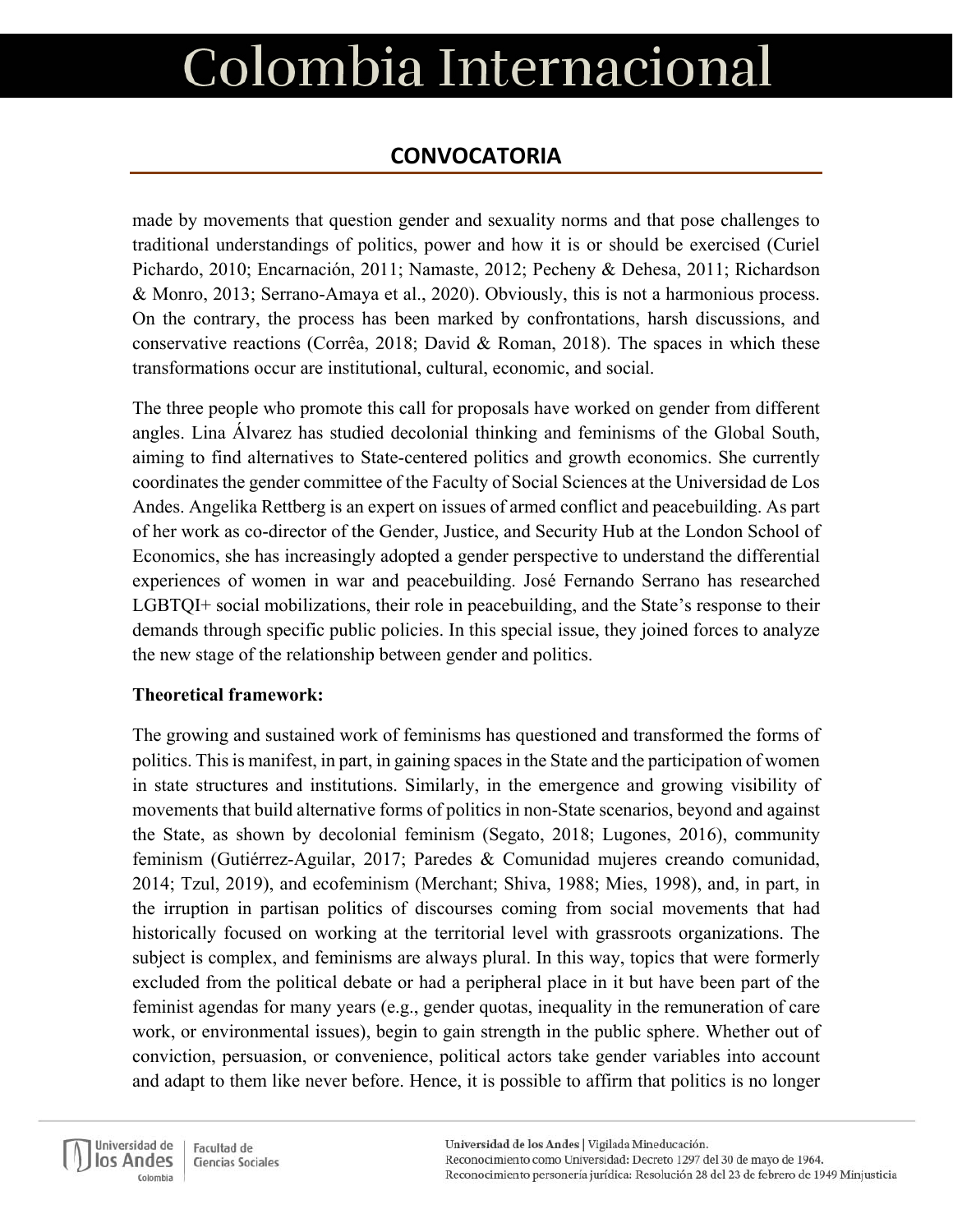### **CONVOCATORIA**

the same due to the effect of feminisms and the irruption of women in previously inaccessible spaces.

This transformation of politics has generated counter-reactions, strategies to prevent the progress or the implementation of their demands, and even new confrontations and violence (Bonet-Martí, 2021). The result is a scenario of disputes and tensions over the meanings of politics for the objectives of feminisms and mobilizations that question gender and sexuality orders. Thus, from some perspectives, the struggle for gender equality focuses on guaranteeing parity of participation in existing political institutions (Fraser, 2008), achieving equal wages, and reproductive rights. Nevertheless, there are other perspectives that without ignoring these struggles—call into question the state structures of political participation and the economic system based on the growing accumulation of capital, as they see them as the cause of gender-based injustices (Federici, 2018; Young, 1997, Crenshaw, 2017). These feminisms denounce the structural relationship between patriarchy, genderbased violence, and state institutions (Segato, 2016); similarly, based on perspectives critical of the systems of oppression based on gender hierarchies and sexuality, they question the heterosexism (Peterson, 1999) and cissexism of politics (Serano, 2016; Wayar, 2018). In addition, while some feminisms denounce the close relationship between class and gender (as happens in Marxist-inspired feminisms), other feminisms include the racial dimension and the destruction of nature as elements of feminist struggles (as happens in African, Afrodiasporic, and indigenous feminisms) (Davis, 2016; Lugones, 2007; Vandana & Maria, 2014).

Several of these perspectives affirm the importance of creating local and decentralized forms of political participation that guarantee the right of people to decide on issues that affect their bodies and territories. They also highlight the relevance of building a policy that focuses on regenerating the material and symbolic conditions of existence rather than focusing on development economies. Finally, some of these feminisms question the hegemonic notions of the masculine and open the space to think about the importance of integrating the questioning and transformation of masculinities as part of new political bets (Connell, 2015; Valdés & Olavarría, 1997; Viveros, 2007).

#### **Key themes/thematic strands:**

Following the stated objective, the special issue will invite contributions related to or exploring the following topics:

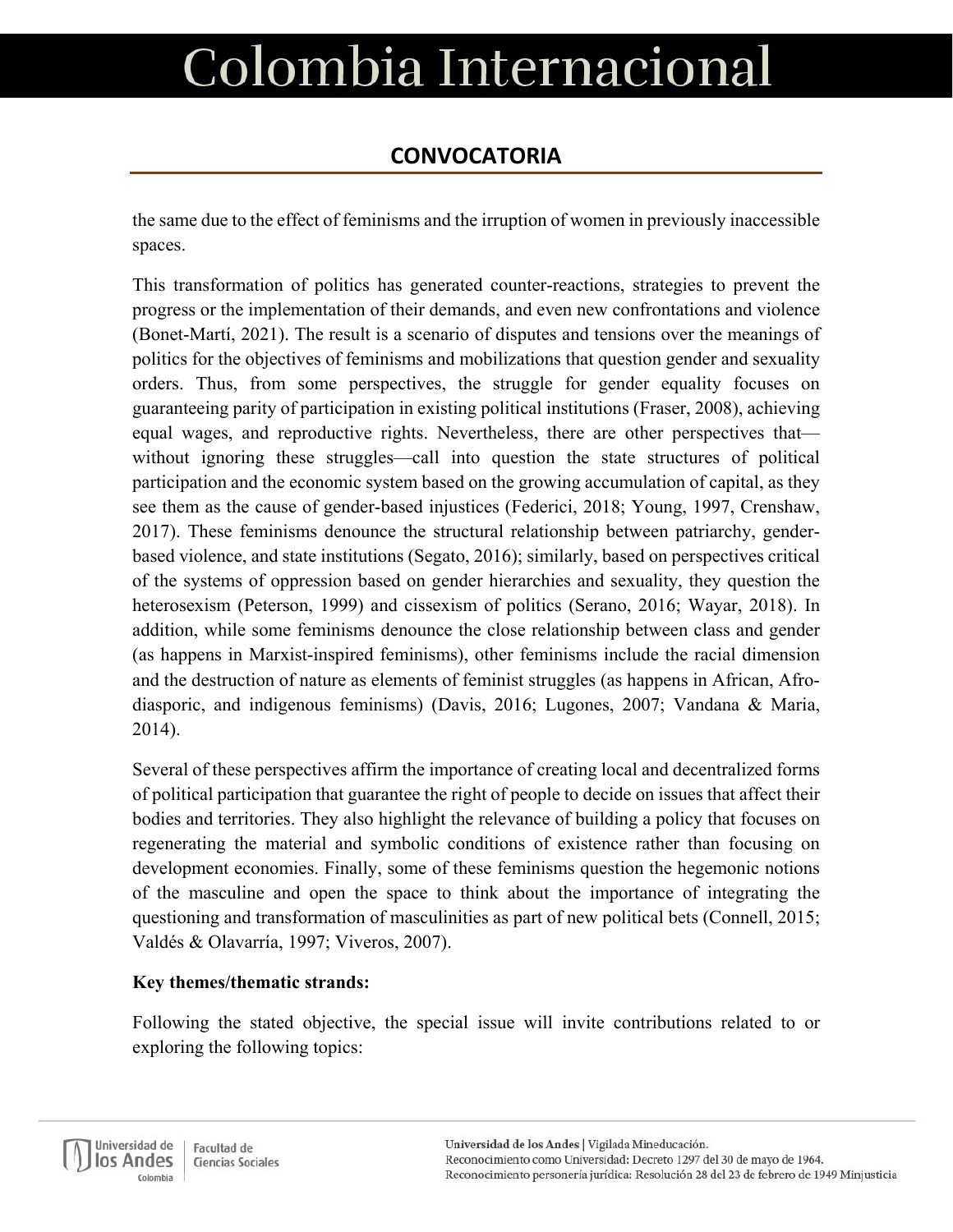### **CONVOCATORIA**

- 1) **Impacts of economic, political, and institutional transformations on gender relations and State(s):** What changes have the inclusion of the gender variable and various feminisms implied in the States, and how have they set them in motion? What have been their main achievements in the States and other national and international social institutions, and what has impeded their progress? At the international level, what has been the impact of UN international instruments, such as the Beijing Declaration, CEDAW, the Women, Peace, and Security Resolution on national realities and international relations, and what has been the role of international cooperation in promoting the gender agenda?
- 2) **Feminisms and new notions of politics:** How have feminist movements transformed the logic of politics? What have been the effects of strategies such as quota laws, access to representation spaces, or narrative inclusion? What are the similarities, differences, and conflicts between the various notions of politics proposed by feminisms? What new actors begin to be considered political actors by feminisms (we think, for example, of the conception of nature as a political actor according to ecofeminisms)?
- 3) **Gender, sexualities, and political transitions:** How are political transitions gendered and sexualized? How are feminist and sexual diversity or dissent movements challenging and interacting with these transitions?
- 4) **Authoritarianism, conservatism, and new gender and political agendas:** What have been the reactions against feminist-led transformations of politics? How are these trends of change and regression interacting in specific contexts? Who is leading them, and how are they acting?

During the call for papers, manuscripts may be submitted through the link: <https://gestionrevistas.uniandes.edu.co/index.php/colombia-int/submissions>

All the articles will be subject to the following evaluation process: First, the Editorial Committee assesses if the article meets the basic requirements set for the journal and its pertinence regarding its appearance in a historical publication. Subsequently, all contributions are evaluated by two academic peers and by the Editorial Committee. The authors will be informed of the result of said evaluations within six months of the final submission date. Articles sent to Colombia Internacional for evaluation cannot simultaneously be in the process of being evaluated by another publication. You may check the editorial guidelines and criteria for presentation of articles on the magazine website: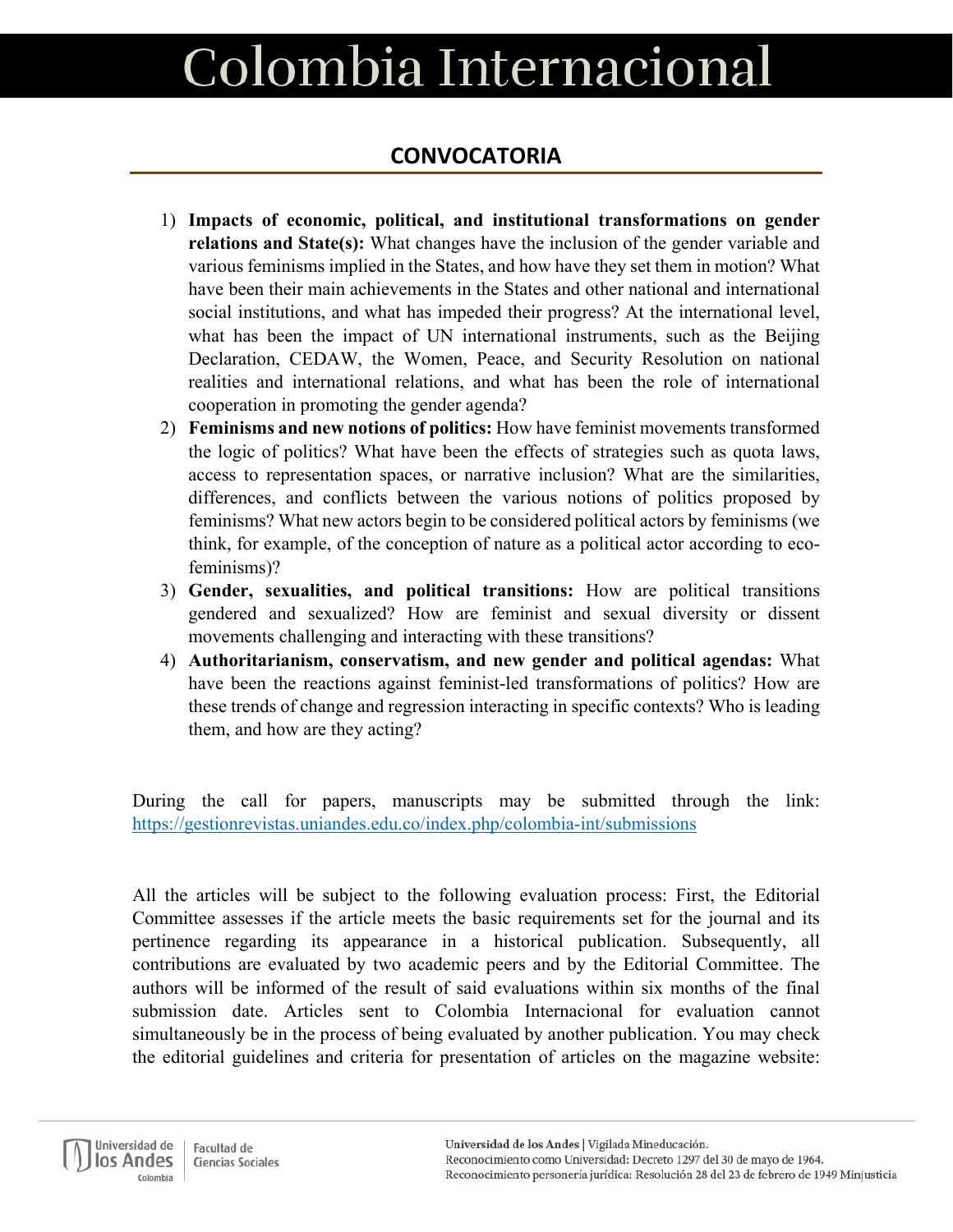### **CONVOCATORIA**

http://colombiainternacional.uniandes.edu.co/ Instructions for authors are available at: https://colombint.uniandes.edu.co/index.php/es/autores/politica-editoria

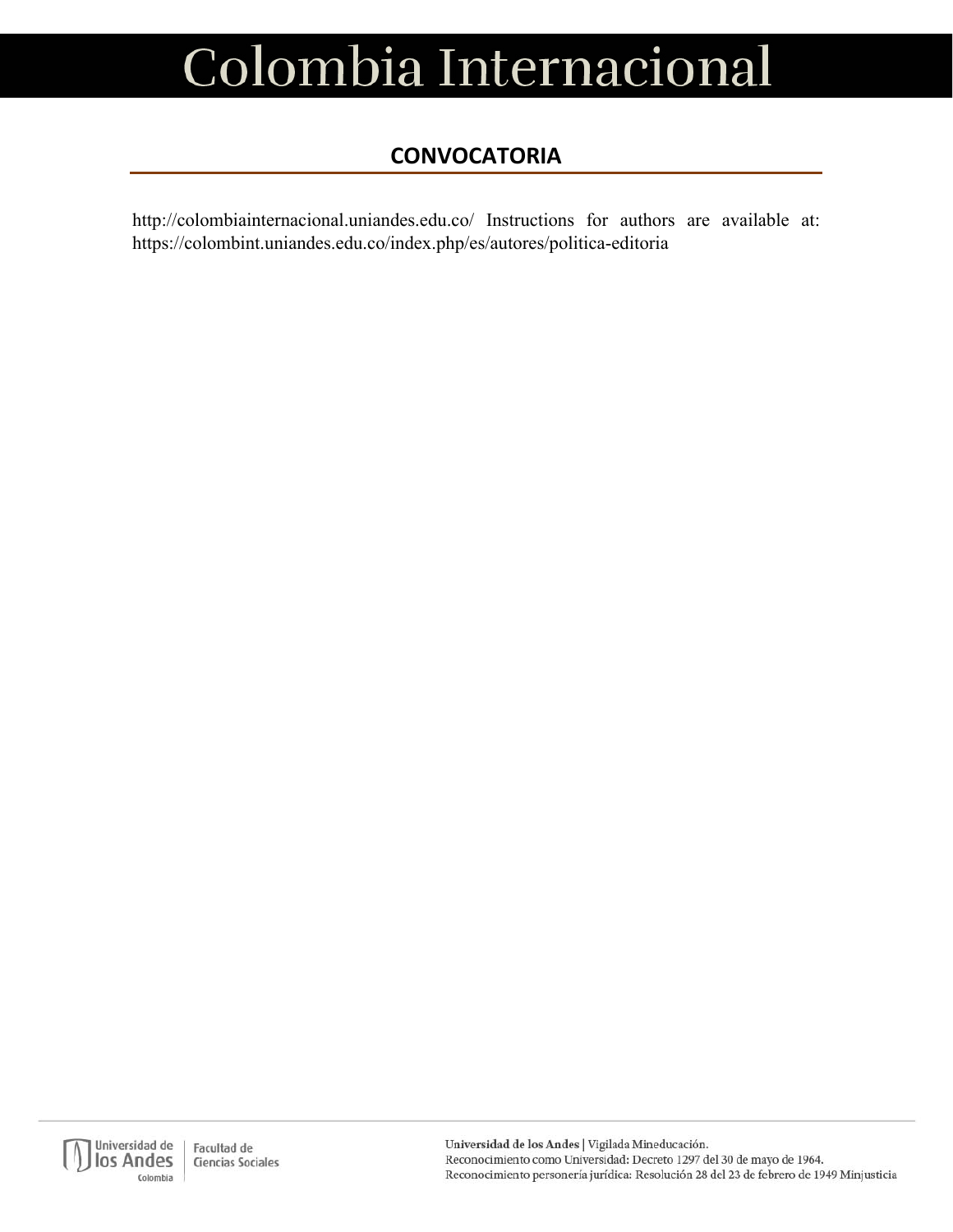### **CONVOCATORIA**

#### **Bibliography:**

- Bonet-Martí, J. (2021). Los antifeminismos como contramovimiento: una revisión bibliográfica de las principales perspectivas teóricas y de los debates actuales. *Teknokultura, 18*(1), 61-71.
- Connell, R. (2015). *Masculinidades*. México: Universidad Nacional Autónoma de México.
- Corrêa, S. (2018). A "política do gênero": um comentário genealógico. *Cadernos Pagu,*  (53), 1-16. doi:10.1590/18094449201800530001
- Crenshaw, K. (2017). *On Intersectionality. Essential writings.* New York: The New Press.

Curiel Pichardo, R. Y. O. (2010). *El régimen heterosexual de la nación. Un análisis antropológico lésbico-feminista de la Constitución Política de Colombia de 1991* (Master in Anthropology). Universidad Nacional de Colombia, Bogotá.

- Chant, S., & Craske, N. (2003). *Gender in Latin America*. New Brunswick: Rutgers University Press.
- David, P., & Roman, K. (2018). Disentangling and Locating the "Global Right": Anti-Gender Campaigns in Europe. *Politics and Governance, 6*(3), 6-19. doi:10.17645/pag.v6i3.1557

Davis, A. (2016). *Mujeres, raza y clase* (3rd ed.). Madrid: Ediciones Akal.

- Encarnación, O. G. (2011). Latin America's Gay Rights Revolution. *Journal of Democracy, 22*(2), 104-118. doi:10.1353/jod.2011.0029.
- Federici, S. (2018). *El patriarcado del salario*. Catalán Altuna, M. (trad.), Madrid: Traficantes de sueños.
- Fraser, N. (2008). *Scales of justice*. Barcelona: Herder.
- Fraser, N. (1989). *Unruly Practices: Power, Discourse, and Gender in Contemporary Social Theory*.
- Gutiérrez-Aguilar, R. (2017). *Horizontes comunitario-populares. Producción de lo común más allá de las políticas estado-céntricas.* Madrid: Traficantes de sueños.
- Lugones, M. (2016). The Coloniality of Gender. In *The Palgrave Handbook of Gender and Development* (pp.13-33).
- Lugones, M. (2007). Heterosexualism and the Colonial/Modern Gender System. *Hypatia, 22*(1), 186-219.
- Mies, M. (1998). *Patriarchy and Accumulation on a World Scale. Women in the International Division of Labour*. Zed Books.
- Namaste, V. K. (2012). *Sex change, social change : reflections on identity, institutions, and imperialism* (2nd ed.). Toronto: Women's Press.
- Paredes, J., & Comunidad mujeres creando comunidad. (2014). *Hilando fino desde el feminismo comunitario*. México: El rebozo.
- Pecheny, M., & Dehesa, R. d. l. (2011). Sexualidades y políticas en América Latina: un esbozo para la discusión. In *Sexualidad, estado y procesos políticos* (pp. 31-79). Rio de Janeiro: Sexuality Policy Watch.
- Peterson, V. S. (1999). Political Identities/Nationalism as Heterosexism. *International Feminist Journal of Politics, 1*(1), 34-65. doi:10.1080/146167499360031